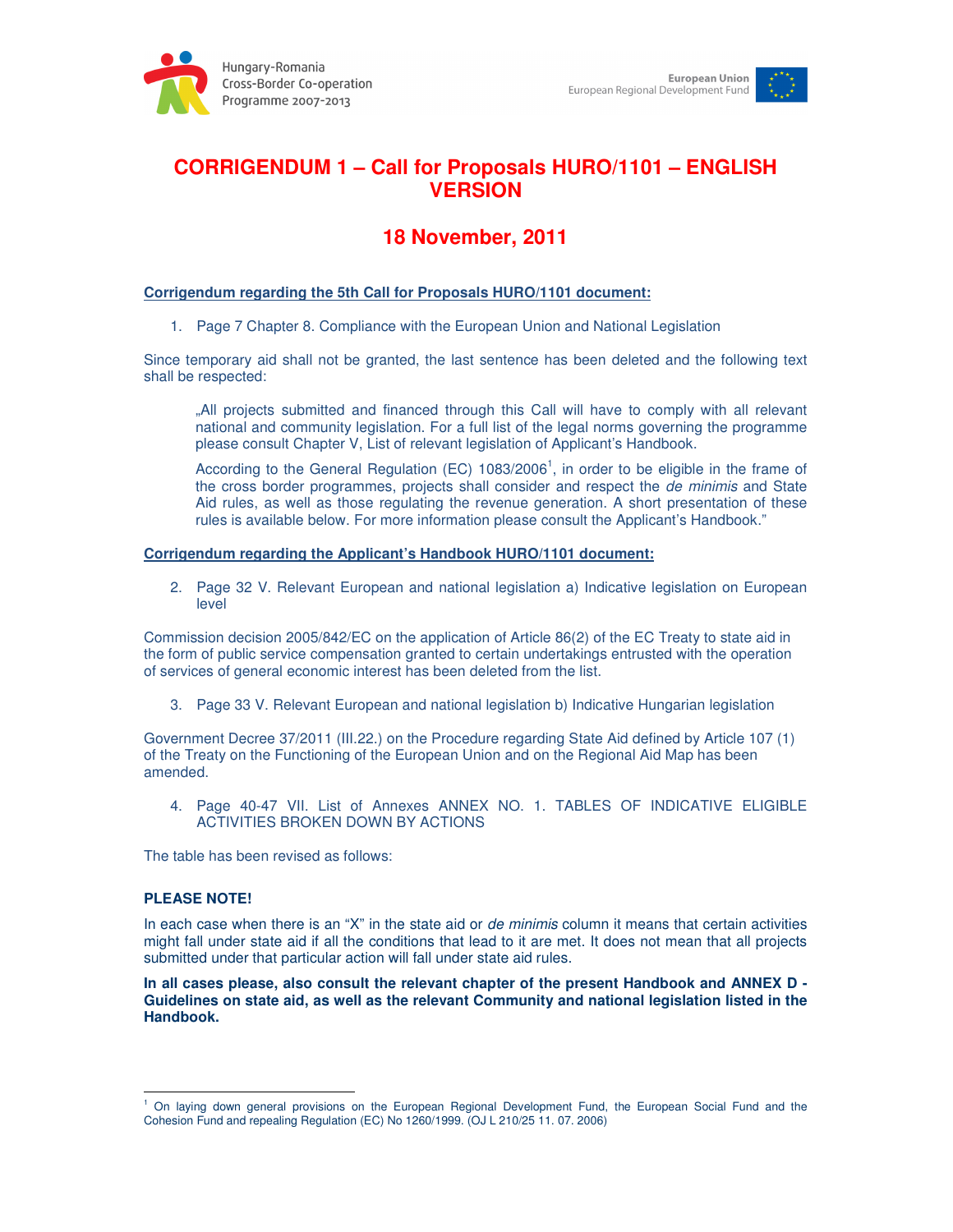



| <b>PRIORITY AXES</b>                                                                                                                                                        | 1. Improvement of the key conditions of joint sustainable<br>development in the co-operation area |                   |                                                        |
|-----------------------------------------------------------------------------------------------------------------------------------------------------------------------------|---------------------------------------------------------------------------------------------------|-------------------|--------------------------------------------------------|
| <b>KEY AREA OF INTERVENTION</b>                                                                                                                                             | 1.1. Improvement of cross-border transport facilities                                             |                   |                                                        |
| <b>ACTION</b>                                                                                                                                                               | 1.1.1. Road development                                                                           |                   |                                                        |
| <b>FRAMEWORK ACTIVITY</b>                                                                                                                                                   | <b>STATE AID PROVISIONS</b><br><b>REGIONAL AID</b>                                                | <b>DE MINIMIS</b> | <b>NOT FALLING</b><br><b>UNDER</b><br><b>STATE AID</b> |
| Construction, rehabilitation and<br>widening of the surface and<br>substructure of roads across the border<br>(leading to it and crossing it), that<br>connects settlements |                                                                                                   |                   | X                                                      |
| Construction, rehabilitation and<br>widening the surface and substructure<br>of roads connecting small villages with<br>the main road/highway, which lead to<br>the border  |                                                                                                   |                   | X                                                      |
| Construction, rehabilitation of bicycle<br>paths leading to and crossing the<br>border                                                                                      |                                                                                                   |                   | X                                                      |
| Construction, rehabilitation of bicycle<br>routes connecting settlements along<br>roads that lead to the border                                                             |                                                                                                   |                   | $\mathsf{x}$                                           |
| <b>SPECIAL PROVISIONS</b>                                                                                                                                                   | In all cases environmental friendly solutions have to be sought and will<br>have an advantage.    |                   |                                                        |

| <b>PRIORITY AXES</b>                                                                                                                                                                                                                                                                                      | 1. Improvement of the key conditions of joint sustainable<br>development in the co-operation area                                                                                                                     |                   |                                  |
|-----------------------------------------------------------------------------------------------------------------------------------------------------------------------------------------------------------------------------------------------------------------------------------------------------------|-----------------------------------------------------------------------------------------------------------------------------------------------------------------------------------------------------------------------|-------------------|----------------------------------|
| <b>KEY AREA OF INTERVENTION</b>                                                                                                                                                                                                                                                                           | 1.2. Improvement of cross-border communication                                                                                                                                                                        |                   |                                  |
| <b>ACTION</b>                                                                                                                                                                                                                                                                                             | 1.2.1 Development of the cross-border broadband internet<br>infrastructure                                                                                                                                            |                   |                                  |
|                                                                                                                                                                                                                                                                                                           | <b>STATE AID PROVISIONS</b>                                                                                                                                                                                           |                   | <b>NOT FALLING</b>               |
| <b>FRAMEWORK ACTIVITY</b>                                                                                                                                                                                                                                                                                 | <b>REGIONAL AID</b>                                                                                                                                                                                                   | <b>DE MINIMIS</b> | <b>UNDER</b><br><b>STATE AID</b> |
| Establishment and development of<br>distribution point and networks that<br>connect settlements to country main<br>networks                                                                                                                                                                               | X                                                                                                                                                                                                                     | X                 | X                                |
| Ensure connection between distribution<br>points and networks within the territory<br>of two or more neighbouring<br>settlements across the border                                                                                                                                                        | X                                                                                                                                                                                                                     | X                 | X                                |
| Development of special IT networks and<br>secure IT communication systems<br>between cross border public institutions<br>that cooperate (police, water<br>management, firemen) as well as other<br>special intervention units (maybe also<br>local governments and public<br>transportation institutions) |                                                                                                                                                                                                                       | X                 | $\mathsf{x}$                     |
| <b>SPECIAL PROVISIONS</b>                                                                                                                                                                                                                                                                                 | Regarding the first two activities, they do not fall under state aid rules<br>only in the case when they concern public institutions, i.e. public<br>institutions apply and are the beneficiaries of available funds. |                   |                                  |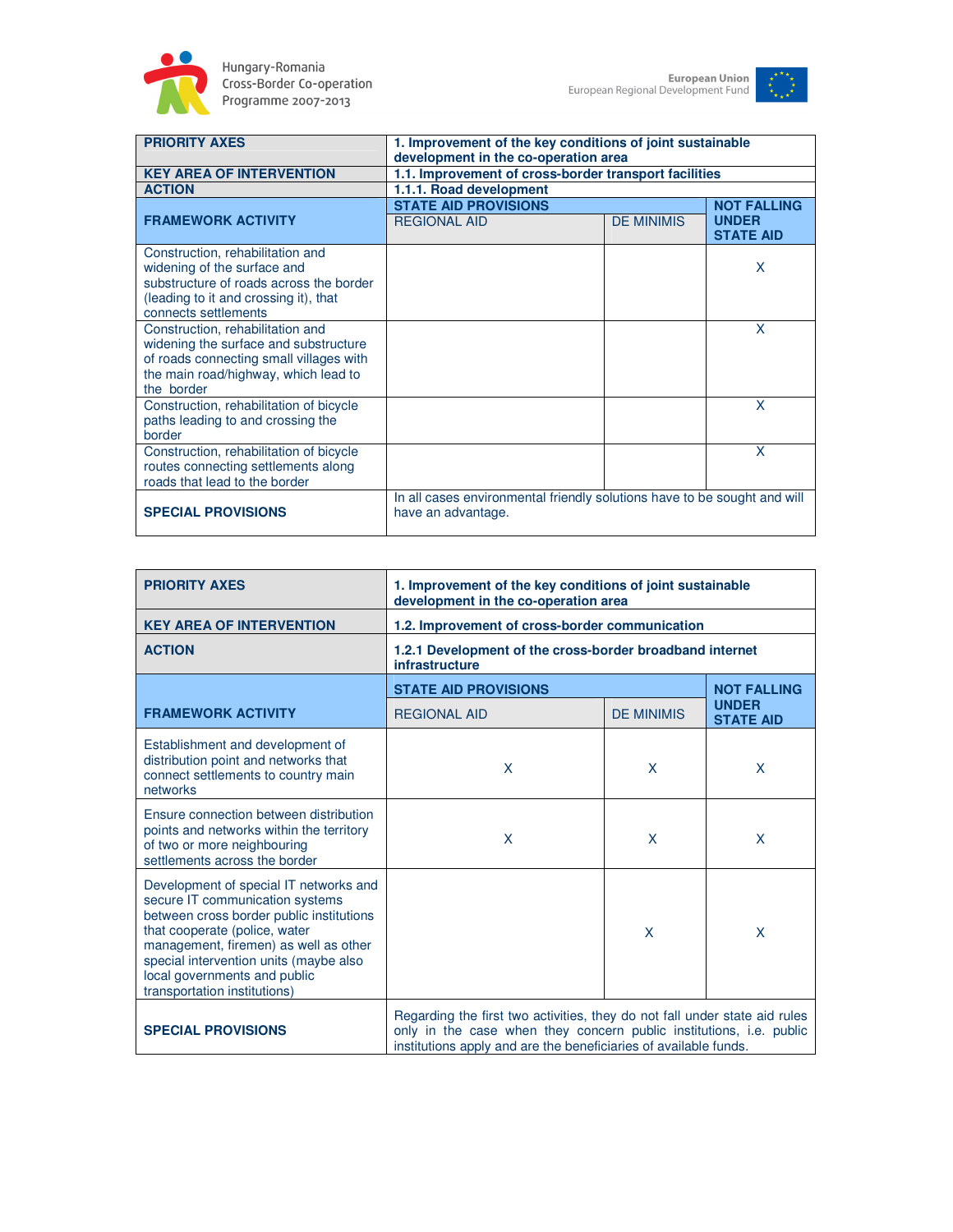



| <b>PRIORITY AXES</b>                                                                                                                                                                                                | 1. Improvement of the key conditions of joint sustainable<br>development in the co-operation area |                   |                                  |
|---------------------------------------------------------------------------------------------------------------------------------------------------------------------------------------------------------------------|---------------------------------------------------------------------------------------------------|-------------------|----------------------------------|
| <b>KEY AREA OF INTERVENTION</b>                                                                                                                                                                                     | 1.3. Protection of the environment                                                                |                   |                                  |
| <b>ACTION</b>                                                                                                                                                                                                       | 1.3.1 Protection of nature and natural values - infrastructure                                    |                   |                                  |
|                                                                                                                                                                                                                     | <b>STATE AID PROVISIONS</b>                                                                       |                   | <b>NOT FALLING</b>               |
| <b>FRAMEWORK ACTIVITY</b>                                                                                                                                                                                           | <b>REGIONAL AID</b>                                                                               | <b>DE MINIMIS</b> | <b>UNDER</b><br><b>STATE AID</b> |
| Improvement/setting up of infrastructure<br>for nature protection and sustainable use<br>of natural resources in protected areas<br>(places to receive visitors, resting places,<br>waste management systems, etc.) |                                                                                                   |                   | X                                |
| Establishment of information<br>centres/houses, open - air schools<br>related to the protection of nature and<br>natural values                                                                                     |                                                                                                   |                   | $\mathsf{x}$                     |
| Recovery or development of natural<br>habitats, establishment, improvement of<br>protection functions of the land and<br>natural values                                                                             |                                                                                                   |                   | X                                |
| Rehabilitation, prevention of protected<br>historical gardens, natural collections                                                                                                                                  |                                                                                                   |                   | X                                |
| <b>SPECIAL PROVISIONS</b>                                                                                                                                                                                           |                                                                                                   |                   |                                  |

| <b>PRIORITY AXES</b>                                                                                                                                                                                                                                                      | 1. Improvement of the key conditions of joint sustainable<br>development in the co-operation area |                   |                                    |
|---------------------------------------------------------------------------------------------------------------------------------------------------------------------------------------------------------------------------------------------------------------------------|---------------------------------------------------------------------------------------------------|-------------------|------------------------------------|
| <b>KEY AREA OF INTERVENTION</b>                                                                                                                                                                                                                                           | 1.3 Protection of the environment                                                                 |                   |                                    |
| <b>ACTION</b>                                                                                                                                                                                                                                                             | 1.3.2. Water management                                                                           |                   |                                    |
| <b>FRAMEWORK ACTIVITY</b>                                                                                                                                                                                                                                                 | <b>STATE AID PROVISIONS</b>                                                                       |                   | <b>NOT FALLING</b><br><b>UNDER</b> |
|                                                                                                                                                                                                                                                                           | <b>REGIONAL AID</b>                                                                               | <b>DE MINIMIS</b> | <b>STATE AID</b>                   |
| Rehabilitation of the river basin in order<br>to ensure the "good quality" of surface<br>waters; rehabilitation of floodplains in<br>accordance with the national legislation<br>and EU water framework directive                                                         |                                                                                                   |                   | X                                  |
| Works in order to improve the quality of<br>water flows in the border area                                                                                                                                                                                                |                                                                                                   |                   | X                                  |
| Rehabilitation of cross-border polluted<br>areas that threaten rivers or<br>groundwater; prevention of further<br>contamination in accordance with the<br>rules in effect                                                                                                 |                                                                                                   |                   | X                                  |
| Establishment or improvement of<br>rainwater pipeline systems within the<br>territories of settlements, in areas where<br>the excess rainwater threatens land or<br>settlements on the other side of the<br>border; restoration of wetland fields in a<br>sustainable way |                                                                                                   |                   | X                                  |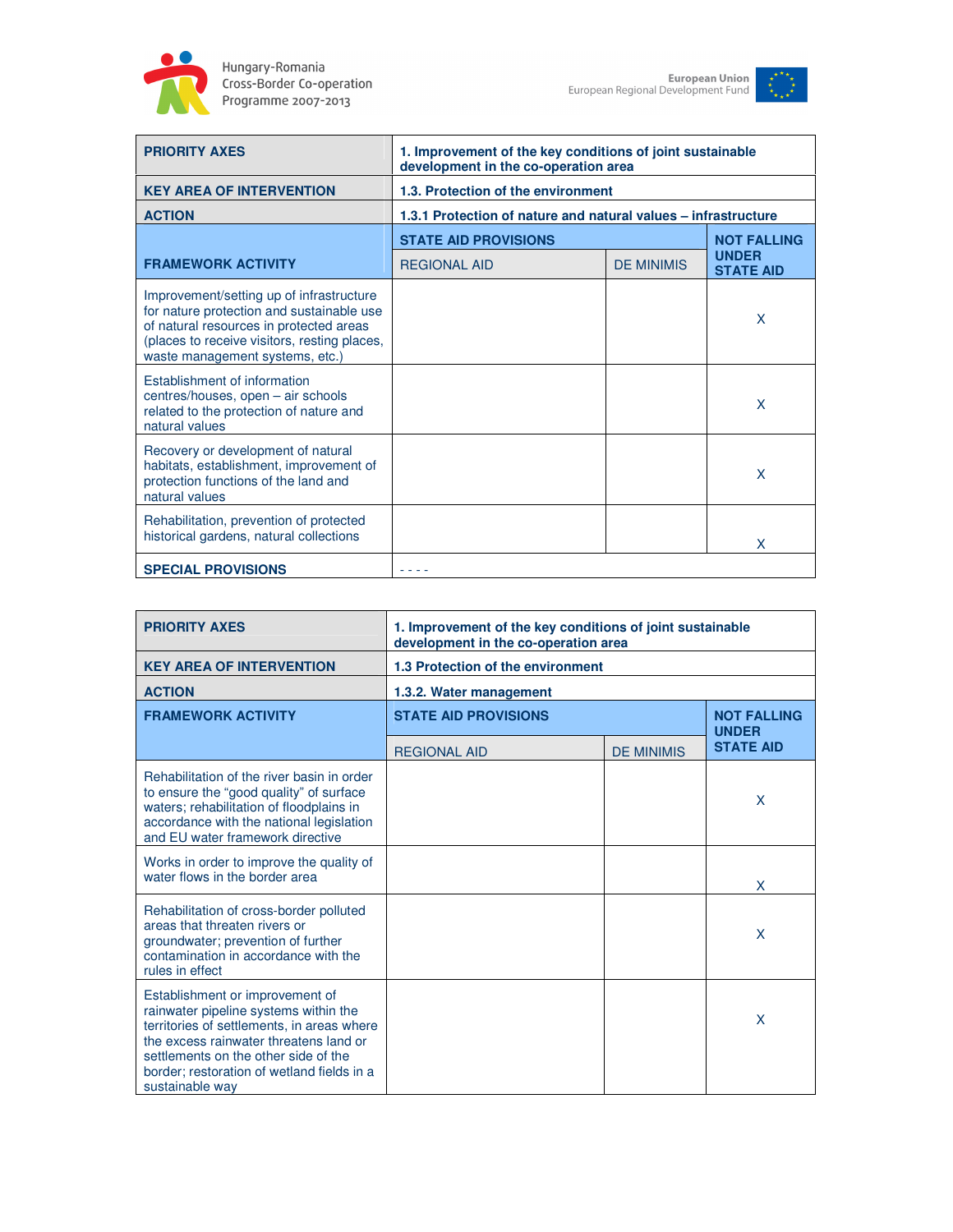



| Co-operation between existing<br>institutions and relevant stakeholders in<br>order to harmonize activities in the filed<br>of flood prevention and contamination<br>issues in a sustainable way, as well as<br>to install joint pollution and water level<br>monitoring systems |  |  |
|----------------------------------------------------------------------------------------------------------------------------------------------------------------------------------------------------------------------------------------------------------------------------------|--|--|
| <b>SPECIAL PROVISIONS</b>                                                                                                                                                                                                                                                        |  |  |

| <b>PRIORITY AXES</b>                                                                                                                                                                         | 1. Improvement of the key conditions of joint sustainable<br>development in the co-operation area                                                                     |                   |                                  |
|----------------------------------------------------------------------------------------------------------------------------------------------------------------------------------------------|-----------------------------------------------------------------------------------------------------------------------------------------------------------------------|-------------------|----------------------------------|
| <b>KEY AREA OF INTERVENTION</b>                                                                                                                                                              | 1.3 Protection of the environment                                                                                                                                     |                   |                                  |
| <b>ACTION</b>                                                                                                                                                                                | 1.3.3. Reducing pollution - waste management                                                                                                                          |                   |                                  |
|                                                                                                                                                                                              | <b>STATE AID PROVISIONS</b>                                                                                                                                           |                   | <b>NOT FALLING</b>               |
| <b>FRAMEWORK ACTIVITY</b>                                                                                                                                                                    | <b>REGIONAL AID or SERVICE OF</b><br><b>GENERAL ECONOMIC</b><br><b>INTEREST</b>                                                                                       | <b>DE MINIMIS</b> | <b>UNDER</b><br><b>STATE AID</b> |
| Establishment of cross-border plants for                                                                                                                                                     | X.                                                                                                                                                                    | X                 |                                  |
| processing/burning waste (able to be<br>commonly used)                                                                                                                                       | Activity is falling under the Altmark<br>Trans case or might be a service<br>in general economic interest, but<br>this does not mean a lower<br>intensity rate.       |                   | X                                |
|                                                                                                                                                                                              | In case it is regional aid the<br>intensity rate might be lower.                                                                                                      |                   |                                  |
| Complete and modernize regional waste                                                                                                                                                        | X.                                                                                                                                                                    | X                 |                                  |
| management technologies with new<br>elements; selective waste collection                                                                                                                     | Activity is falling under the Altmark<br>Trans case or might be a service<br>in general economic interest, but<br>this does not mean a lower<br>intensity rate.       |                   | X.                               |
|                                                                                                                                                                                              | In case it is regional aid the<br>intensity rate might be lower.                                                                                                      |                   |                                  |
| Elimination of illegal dumps,<br>rehabilitation of sites, creation of waste<br>collection systems, allowing also<br>selective collection                                                     | X.<br>Activity is falling under the Altmark<br>Trans case or might be a service<br>in general economic interest, but<br>this does not mean a lower<br>intensity rate. | X                 | X.                               |
|                                                                                                                                                                                              | In case it is regional aid the<br>intensity rate might be lower.                                                                                                      |                   |                                  |
| Construction, reconstruction, expansion<br>of sewage systems only in case of<br>justified cross-border impact; application<br>of special, environmental friendly<br>sewage treatment systems | X<br>Activity is falling under the Altmark<br>Trans case or might be a service<br>in general economic interest, but<br>this does not mean a lower<br>intensity rate.  | X                 | X.                               |
|                                                                                                                                                                                              | In case it is regional aid the<br>intensity rate might be lower.                                                                                                      |                   |                                  |
| Exchange of good practices between<br>local authorities - only when connected                                                                                                                |                                                                                                                                                                       |                   | X                                |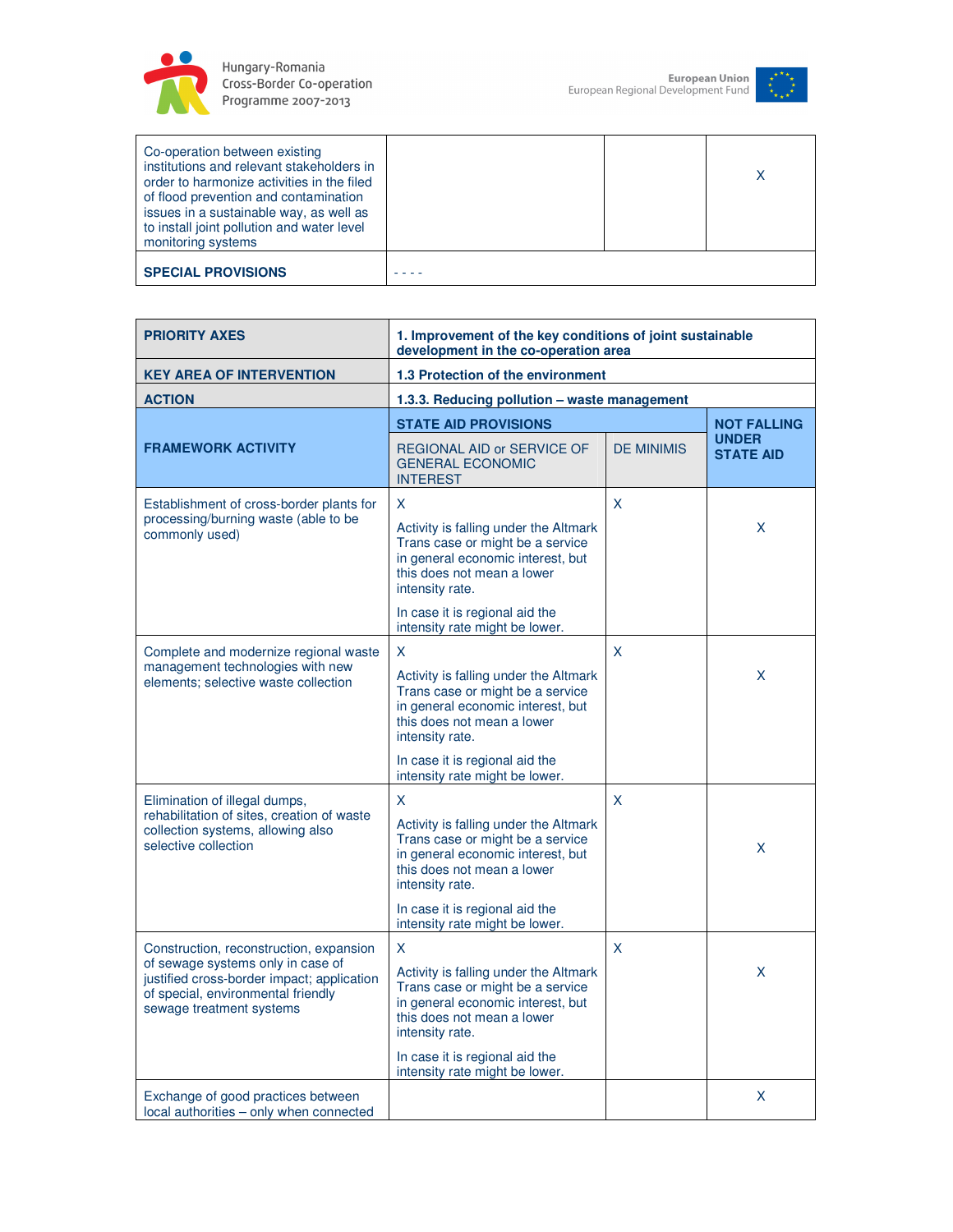



| to one of the activities above |                                                                                                                                                                            |  |  |
|--------------------------------|----------------------------------------------------------------------------------------------------------------------------------------------------------------------------|--|--|
| <b>SPECIAL PROVISIONS</b>      | The above mentioned activities in certain cases might not fall under<br>state aid rules, like for example development of waste plant or<br>construction of sewage systems. |  |  |

| <b>PRIORITY AXES</b>                                                                                                                                                                                                                           | 2. Strengthen social and economic cohesion of the border area                                                                                                                                                                                                                                                                                                                                                                                                                                                                                                                              |                   |                                  |
|------------------------------------------------------------------------------------------------------------------------------------------------------------------------------------------------------------------------------------------------|--------------------------------------------------------------------------------------------------------------------------------------------------------------------------------------------------------------------------------------------------------------------------------------------------------------------------------------------------------------------------------------------------------------------------------------------------------------------------------------------------------------------------------------------------------------------------------------------|-------------------|----------------------------------|
| <b>KEY AREA OF INTERVENTION</b>                                                                                                                                                                                                                | 2.1. Support for cross-border business cooperation                                                                                                                                                                                                                                                                                                                                                                                                                                                                                                                                         |                   |                                  |
| <b>ACTION</b>                                                                                                                                                                                                                                  | 2.1.1. Development of business infrastructure                                                                                                                                                                                                                                                                                                                                                                                                                                                                                                                                              |                   |                                  |
| <b>FRAMEWORK ACTIVITY</b>                                                                                                                                                                                                                      | <b>STATE AID PROVISIONS</b>                                                                                                                                                                                                                                                                                                                                                                                                                                                                                                                                                                |                   | <b>NOT FALLING</b>               |
|                                                                                                                                                                                                                                                | <b>REGIONAL AID</b>                                                                                                                                                                                                                                                                                                                                                                                                                                                                                                                                                                        | <b>DE MINIMIS</b> | <b>UNDER</b><br><b>STATE AID</b> |
| Construction of new business<br>infrastructure facilities, extension of<br>existing ones with new facilities and<br>services directly serving the<br>development of cross-border business<br>and trade                                         | $\sf X$                                                                                                                                                                                                                                                                                                                                                                                                                                                                                                                                                                                    | X                 | X                                |
| Reconstruction or enlargement of<br>(multifunctional) buildings that can be<br>used for conferences, fairs and trades,<br>business events. (Property<br>development for investment and<br>purchase of necessary equipment is<br>also eligible) | $\mathsf{X}$                                                                                                                                                                                                                                                                                                                                                                                                                                                                                                                                                                               | X                 | $\mathsf{X}$                     |
| Elaboration of feasibility studies,<br>engineering design documents,<br>architectural plans, environmental<br>impact assessments                                                                                                               | $\mathsf{X}$                                                                                                                                                                                                                                                                                                                                                                                                                                                                                                                                                                               | X                 | X                                |
|                                                                                                                                                                                                                                                | The first two activities might fall under the state aid rules, depending<br>on the case.                                                                                                                                                                                                                                                                                                                                                                                                                                                                                                   |                   |                                  |
| <b>SPECIAL PROVISIONS</b>                                                                                                                                                                                                                      | In case the investment concerns the establishment of a new business<br>infrastructure or the extension, reconstruction or enlargement of<br>existing facilities that will lead to the offering of new services the<br>activity might be regional aid, thus the intensity rate might be lowered<br>to 50%.<br>Regarding the third activity in case the costs can be activated on the<br>investment then it will fall under regional aid rules. In all other cases de<br>minimis rules might be applicable, or the activity could be considered<br>as not falling under the state aid rules. |                   |                                  |
|                                                                                                                                                                                                                                                |                                                                                                                                                                                                                                                                                                                                                                                                                                                                                                                                                                                            |                   |                                  |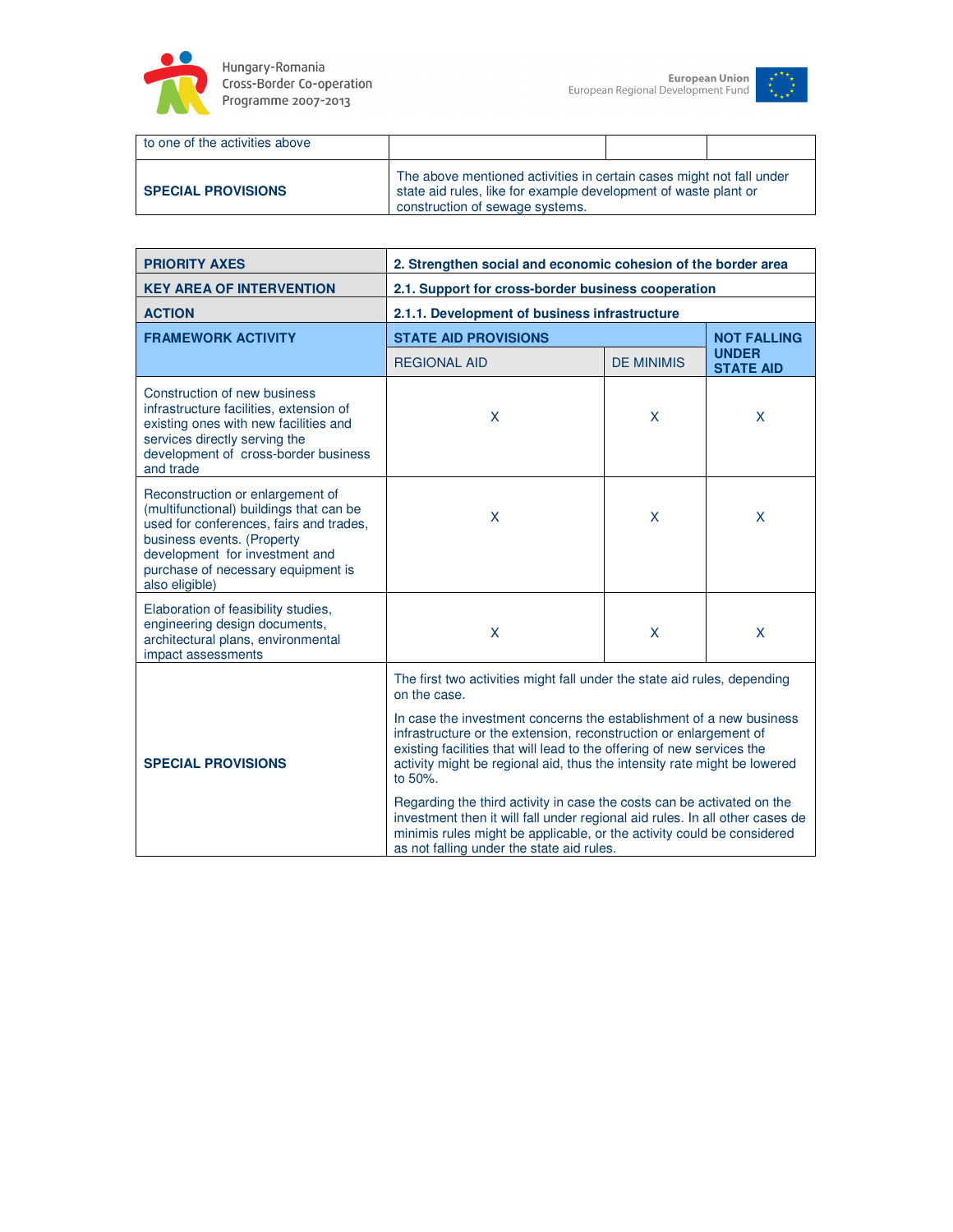



| <b>PRIORITY AXES</b>                                                                                                                                                                                                                                                                                                                                                                | 2. Strengthen social and economic cohesion of the border area                                                                                                                                                                                                                                                                                                                                                                                                                                                                                                                                                                                                                                                                               |                                          |                                    |
|-------------------------------------------------------------------------------------------------------------------------------------------------------------------------------------------------------------------------------------------------------------------------------------------------------------------------------------------------------------------------------------|---------------------------------------------------------------------------------------------------------------------------------------------------------------------------------------------------------------------------------------------------------------------------------------------------------------------------------------------------------------------------------------------------------------------------------------------------------------------------------------------------------------------------------------------------------------------------------------------------------------------------------------------------------------------------------------------------------------------------------------------|------------------------------------------|------------------------------------|
| <b>KEY AREA OF INTERVENTION</b>                                                                                                                                                                                                                                                                                                                                                     | 2.1. Support for cross-border business cooperation                                                                                                                                                                                                                                                                                                                                                                                                                                                                                                                                                                                                                                                                                          |                                          |                                    |
| <b>ACTION</b>                                                                                                                                                                                                                                                                                                                                                                       | 2.1.3. Development of tourism                                                                                                                                                                                                                                                                                                                                                                                                                                                                                                                                                                                                                                                                                                               |                                          |                                    |
|                                                                                                                                                                                                                                                                                                                                                                                     | <b>STATE AID PROVISIONS</b>                                                                                                                                                                                                                                                                                                                                                                                                                                                                                                                                                                                                                                                                                                                 |                                          | <b>NOT FALLING</b><br><b>UNDER</b> |
| <b>FRAMEWORK ACTIVITY</b>                                                                                                                                                                                                                                                                                                                                                           | <b>REGIONAL AID</b>                                                                                                                                                                                                                                                                                                                                                                                                                                                                                                                                                                                                                                                                                                                         | <b>DE MINIMIS</b>                        | <b>STATE AID</b>                   |
| Planning, realizing (delineating) and<br>marking forest pathways, horse-riding<br>paths, hiking and bicycle routes, etc. (for<br>active tourism); developing resting<br>places, etc.                                                                                                                                                                                                |                                                                                                                                                                                                                                                                                                                                                                                                                                                                                                                                                                                                                                                                                                                                             |                                          | X                                  |
| Establishment of visitor-friendly,<br>interactive exhibition centers/houses                                                                                                                                                                                                                                                                                                         | X                                                                                                                                                                                                                                                                                                                                                                                                                                                                                                                                                                                                                                                                                                                                           | X<br>Only for<br>marketing<br>activities | X                                  |
| Development of thematic tourist<br>packages, preparation of joint marketing<br>tools and information systems                                                                                                                                                                                                                                                                        |                                                                                                                                                                                                                                                                                                                                                                                                                                                                                                                                                                                                                                                                                                                                             | X                                        | X                                  |
| Purchase of equipment, environmental<br>friendly vehicles serving tourism<br>purposes (bicycles, canoes, water<br>bicycles, etc.) in cases when tourist<br>places, tourist services are already<br>developed                                                                                                                                                                        |                                                                                                                                                                                                                                                                                                                                                                                                                                                                                                                                                                                                                                                                                                                                             | X                                        | X                                  |
| Preparation of joint marketing tools and<br>information systems in connection with<br>the first three activities                                                                                                                                                                                                                                                                    |                                                                                                                                                                                                                                                                                                                                                                                                                                                                                                                                                                                                                                                                                                                                             | X<br>Only for<br>marketing<br>activities | X                                  |
| Supporting the<br>rehabilitation/reconstruction of historical<br>monuments, buildings, sights that have<br>an effect on tourism and cultural<br>development and around which tourist<br>packages of cross-border importance<br>can be built, like for example: religious,<br>historic routes, or concentrating around<br>cultural heritage (literature, artistic<br>heritage, etc.) |                                                                                                                                                                                                                                                                                                                                                                                                                                                                                                                                                                                                                                                                                                                                             | X                                        | X                                  |
| <b>SPECIAL PROVISIONS</b>                                                                                                                                                                                                                                                                                                                                                           | In case of framework activity 3 and 4, 6 only the activity concerning<br>marketing will fall under state aid rules. Regarding the support given<br>to these activities the de minimis rule shall apply.<br>In case of activity 4 the general rule that project aiming only to the<br>purchase of equipment shall not be supportable shall apply. Thus the<br>purchase of equipment should be complemented with other activities<br>from one or more of the framework activities proposed. Please note<br>that projects without infrastructural investment are not eligible in Call<br>for proposal 1101, framework activities 1,3,4,5 cannot be<br>implemented without infrastructural investment activities (framework<br>activities 2,6). |                                          |                                    |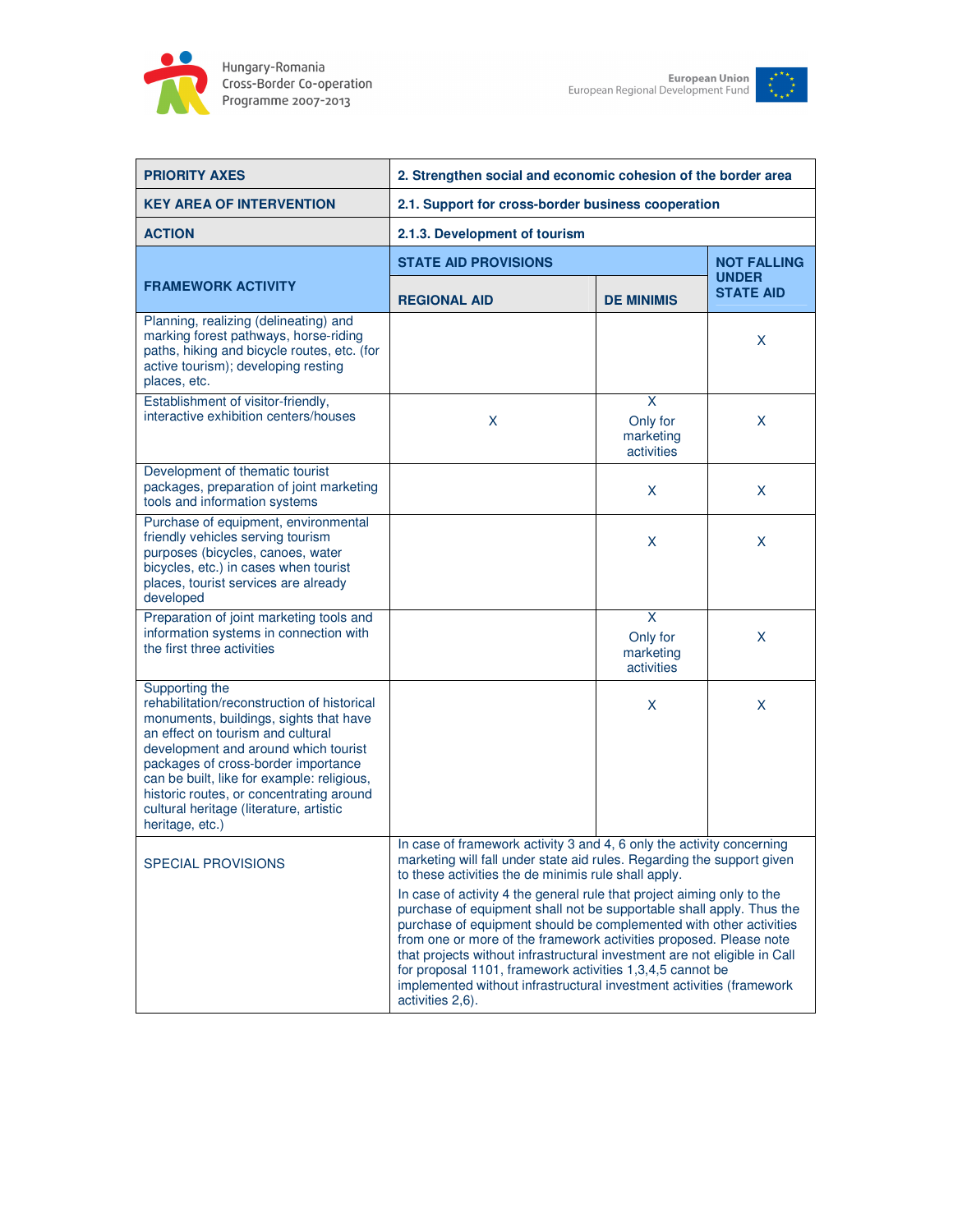

Hungary-Romania<br>Cross-Border Co-operation<br>Programme 2007-2013



| <b>PRIORITY AXES</b>                                                                                                                                                                                                                                                                                                                                                                                                                                                                         | 2. Strengthen social and economic cohesion of the border area                                                                                                                                                                                                               |                   |                                  |
|----------------------------------------------------------------------------------------------------------------------------------------------------------------------------------------------------------------------------------------------------------------------------------------------------------------------------------------------------------------------------------------------------------------------------------------------------------------------------------------------|-----------------------------------------------------------------------------------------------------------------------------------------------------------------------------------------------------------------------------------------------------------------------------|-------------------|----------------------------------|
| <b>KEY AREA OF INTERVENTION</b>                                                                                                                                                                                                                                                                                                                                                                                                                                                              | 2.2. Promotion of cooperation in the field of R&D and innovation                                                                                                                                                                                                            |                   |                                  |
| <b>ACTION</b>                                                                                                                                                                                                                                                                                                                                                                                                                                                                                | 2.2.1. Joint research infrastructure development                                                                                                                                                                                                                            |                   |                                  |
|                                                                                                                                                                                                                                                                                                                                                                                                                                                                                              | <b>STATE AID PROVISIONS</b>                                                                                                                                                                                                                                                 |                   | <b>NOT FALLING</b>               |
| <b>FRAMEWORK ACTIVITY</b>                                                                                                                                                                                                                                                                                                                                                                                                                                                                    | $R+D$ AID                                                                                                                                                                                                                                                                   | <b>DE MINIMIS</b> | <b>UNDER</b><br><b>STATE AID</b> |
| Joint and complementary development<br>of R&D and innovation infrastructure<br>related to a cooperation project:<br>development of existing R&D and<br>innovation infrastructure serving CBC,<br>harmonization of the purchasing of<br>specific equipments, establishment of<br>new R&D centres and infrastructure<br>facilities, creation of research and<br>technical development centers for joint<br>research in areas relevant for CBC<br>cooperation and matters of common<br>interest | X                                                                                                                                                                                                                                                                           | X                 | X                                |
| <b>SPECIAL PROVISIONS</b>                                                                                                                                                                                                                                                                                                                                                                                                                                                                    | In case the facility will serve fundamental research the grant rate<br>intensity will remain the same as stipulated in the call.<br>In case industrial research or experimental development will be<br>conducted in the facility the intensity will be 50% respectively 25% |                   |                                  |

| <b>PRIORITY AXES</b>                                                                                                                                                                                                                                                                                                                                                                   | 2. Strengthen social and economic cohesion of the border area                 |                   |                                  |
|----------------------------------------------------------------------------------------------------------------------------------------------------------------------------------------------------------------------------------------------------------------------------------------------------------------------------------------------------------------------------------------|-------------------------------------------------------------------------------|-------------------|----------------------------------|
| <b>KEY AREA OF INTERVENTION</b>                                                                                                                                                                                                                                                                                                                                                        | 2.4. Healthcare and prevention of common threats                              |                   |                                  |
| <b>ACTION</b>                                                                                                                                                                                                                                                                                                                                                                          | 2.4.1. Development of infrastructure for common health and risk<br>prevention |                   |                                  |
| <b>FRAMEWORK ACTIVITY</b>                                                                                                                                                                                                                                                                                                                                                              | <b>STATE AID PROVISIONS</b>                                                   |                   | <b>NOT FALLING</b>               |
|                                                                                                                                                                                                                                                                                                                                                                                        | <b>REGIONAL AID</b>                                                           | <b>DE MINIMIS</b> | <b>UNDER</b><br><b>STATE AID</b> |
| Construction, reconstruction in health<br>care: risk prevention                                                                                                                                                                                                                                                                                                                        |                                                                               |                   | X                                |
| Cooperation between health-care<br>service providers: joint purchase of<br>medical equipment and joint use of<br>them, establishment of on-line<br>diagnostic systems and patient<br>coordination systems, purchase of the<br>necessary IT tools                                                                                                                                       |                                                                               |                   | X                                |
| Activities fostering the mobility of<br>patients and health professionals                                                                                                                                                                                                                                                                                                              |                                                                               |                   | X                                |
| Creation of joint mechanisms for<br>intervening in urgent, unexpected<br>situations, that require rapid response<br>and interventions (eg. transport<br>accidents, fire, natural and industrial<br>disasters, criminal cases);<br>development of CB emergency plans,<br>development of communication links,<br>joint monitoring and preventive<br>interventions - Should include other |                                                                               |                   | X                                |